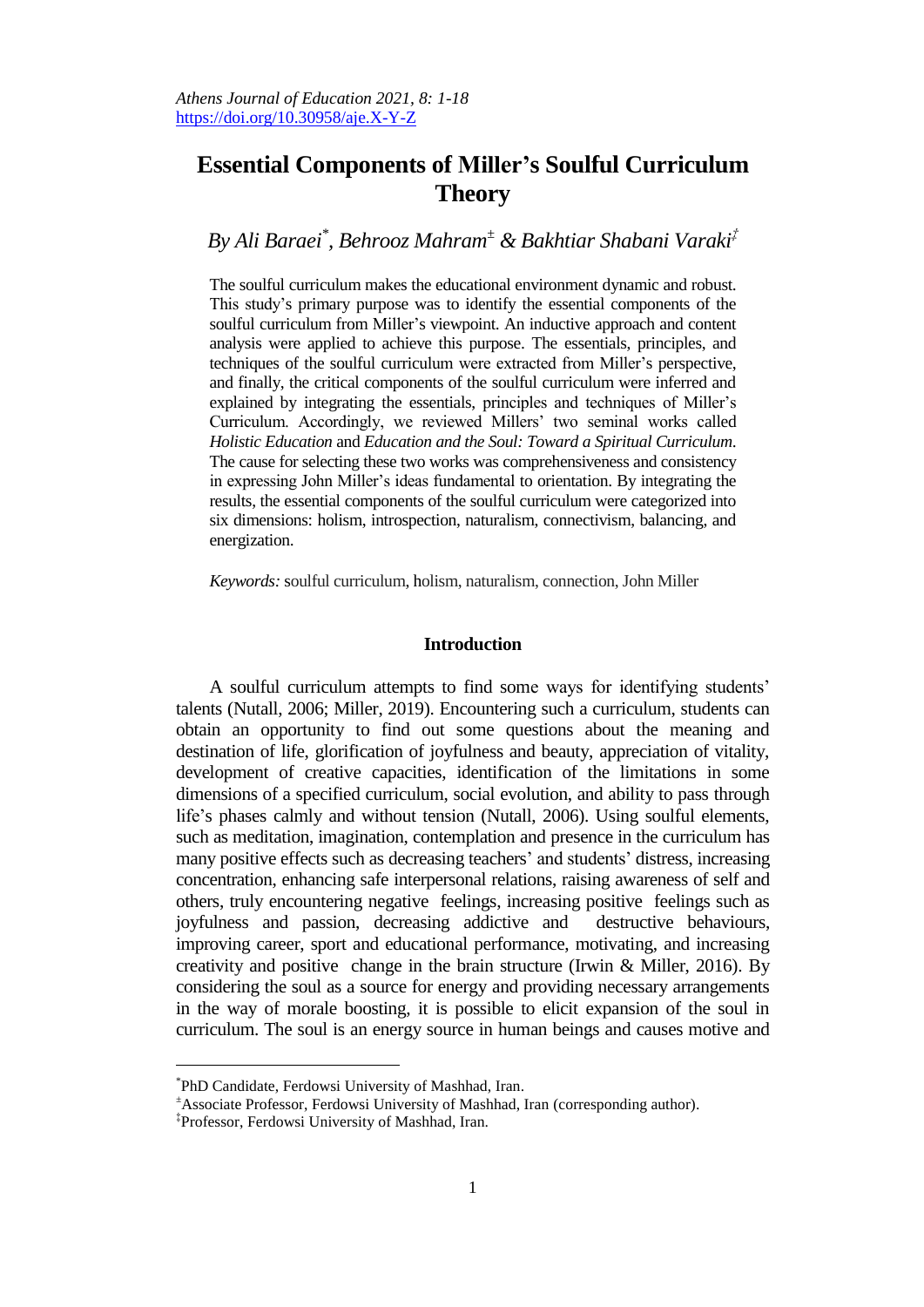vitality. The deepest feelings and tendencies are located in the soul, and when discovered and truly applied, a deep satisfaction will be generated (Miller, 2000). When the soul is being ignored, students are converted into automated robots or templates so that their minds will be inactively filled with teachers' knowledge (Peterson, 1999).

As noted by Miller (1996), a mechanistic view on education results in the absence of joyfulness and vitality in the learning process. Curriculum is a living entity and it is a must to avoid supposing it as a map (Pinar, 2011). It is instead achievable by creating the beauty of soulful learning in the classroom (Sierk, 2014). Keeping distance from the meaning of curriculum as a map stems from the notion "currere" which distinguishes this reality that each student had his or her own special past, present and future, and to let the special nature of each student shape his or her life and practices in the classroom. An education system with a dynamic and living curriculum tries to identify and foster all personal and physical dimensions of learners and their effects on the curriculum (Sierk, 2014). However, the common curricula ignore some of the dimensions and keep a mechanistic and partial view toward human beings. Branching and partitioning curricula, focusing on objective tests, standardizing knowledge and isolating students from nature are other problems in the common curricula (Miller, 2010; 2019). Ben David (2014) conceives contemporary educational programs as mind-to-mind education in which students' minds are expected to be filled with information and mental content of teachers; in return, an ideal education is the one that involves the heart and soul of students in learning process.

As one of the contemporary experts in curriculum, John P. Miller, criticizes the competitive context in education and the branching and partitioning curricula, and instead, presents comprehensive and logical guidelines on designing and composing a holistic and soulful curriculum. He is one of the main facilitators of soulful curriculum in the educational network and his studies focus on holistic and soulful learning, meditation in educational sessions and curriculum orientations (Ontario Institute for Studies in Education, 2012). Thus, this study aimed at describing and explaining Miller's curriculum theory and identifying the essential components of a soulful curriculum in his ideas and thoughts.

#### **Methods**

This study is a content analysis of Miller's selected works. The analysis unit used specialized words and concepts. A researcher-made check-list was used for data collection. A recoding process by a second evaluator was used in order to evaluate reliability according to the content analysis method. Two key works of Miller were selected, and then five pages of each work were picked out (a total of ten pages). These pages were delivered to the second recoder, and at last, the amount of congruence between the findings of the two recoders was calculated. The observed value was equal to 0/89. The validity evaluation was performed based on specialized judgement. For this aim, five specialists in the education field were appointed to judge and report the processes of concept selection and coding.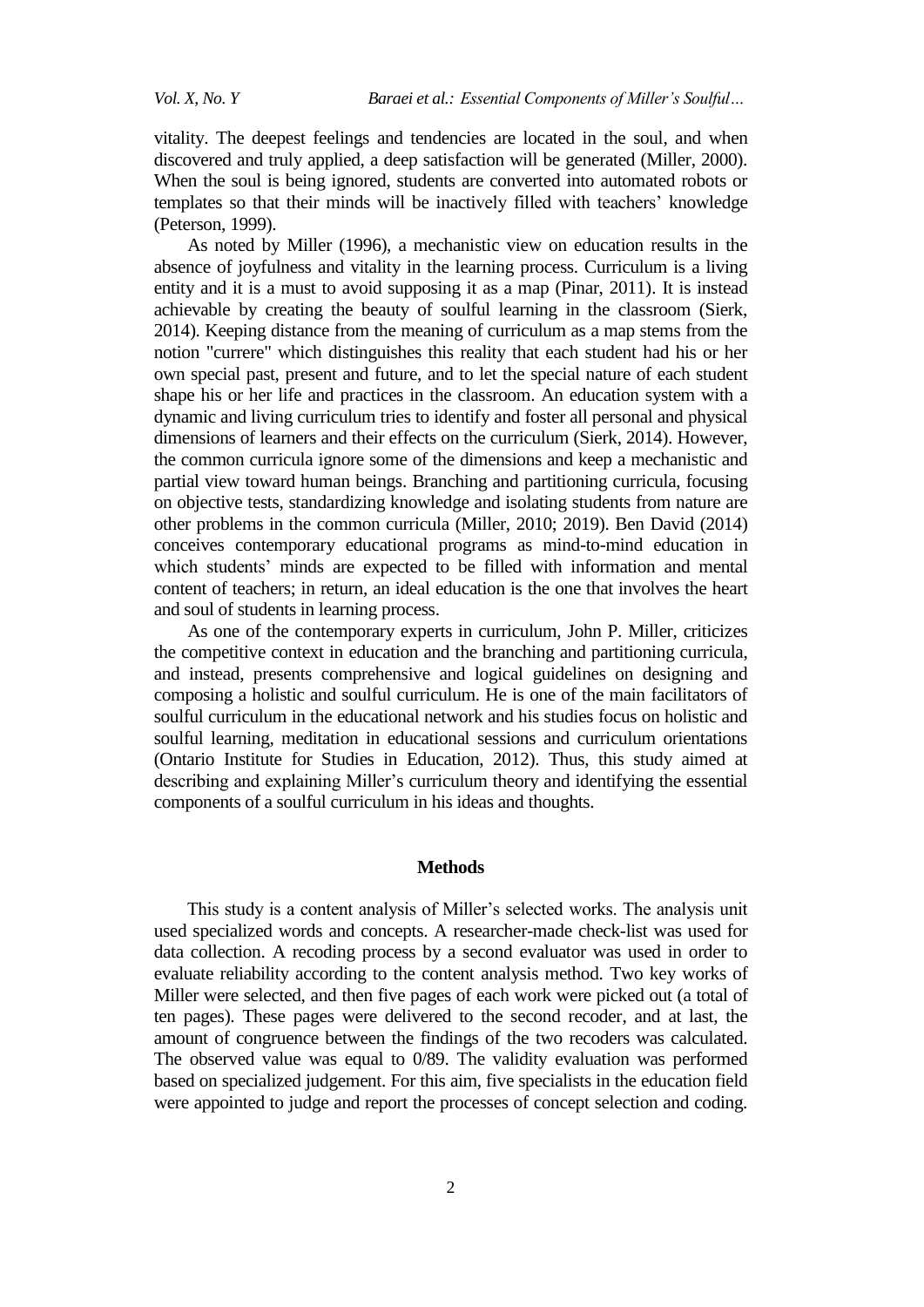They reported high congruence among the findings evidenced by the validity of coding process.

#### **Results**

## **Fundamental Orientations of John Miller's Thoughts**

In this section, the basic orientations of Miller's thoughts are explained by mainly focusing on his two comprehensive works, namely *Education and the Soul: Toward a Spiritual Curriculum* (Miller, 2000) and *The Holistic Education* (Miller, 2019). Texts from these and other related works are directly quoted or indirectly extracted and cited. Then, essential components of the soulful curriculum are implicitly or explicitly extracted from his viewpoints. In order to obtain a purposive review of Miller's works, answering three core questions was considered the basis of this study: (1) What are the necessity and causes of developing a soulful curriculum from the viewpoint of Miller? (2) What are basic principles of a soulful curriculum from the viewpoint of Miller? and (3) What are the main techniques for ensouling a curriculum according to Miller? The answers to these three core questions have been shown in Tables 1-3.

1. What are the necessity and causes of developing a soulful curriculum from the viewpoint of Miller?

| <b>Text</b>                                                                                                                                                                                                                                                                                                                                                                                                                                                                                                                                                                                                                                                                                                                        | <b>Primary concepts</b>                                                                        | <b>Essentials</b>                                                                         |
|------------------------------------------------------------------------------------------------------------------------------------------------------------------------------------------------------------------------------------------------------------------------------------------------------------------------------------------------------------------------------------------------------------------------------------------------------------------------------------------------------------------------------------------------------------------------------------------------------------------------------------------------------------------------------------------------------------------------------------|------------------------------------------------------------------------------------------------|-------------------------------------------------------------------------------------------|
| Without soul, our society seems to lack a basic vitality<br>or energy. By reclaiming soul, we find that the<br>classroom or any educational encounter takes on a new<br>vitality and purpose. Students and teachers no longer go<br>through the motions, but instead feel alive and<br>nourished in what they do (Miller, 2000, pp. 3-4).<br>By bringing soul into education, we can make our<br>classrooms more vital and energizing places (Miller,<br>$2000$ , p. 9).<br>The pressure for quantifying all learning without<br>concern for quality represses the student's soul. Instead,<br>we can learn to bring onto the Earth an education of<br>deep joy where the soul once again learns to sing<br>(Miller, 2000, p. 12). | Attention to vitality,<br>Energization,<br>Nourishment or joyfulness<br>in educational systems | Attention to<br>vitality and<br>Nourishment or<br>joyfulness in<br>educational<br>systems |

*Table 1.* Essentials of the Soulful Curriculum from Miller's Viewpoint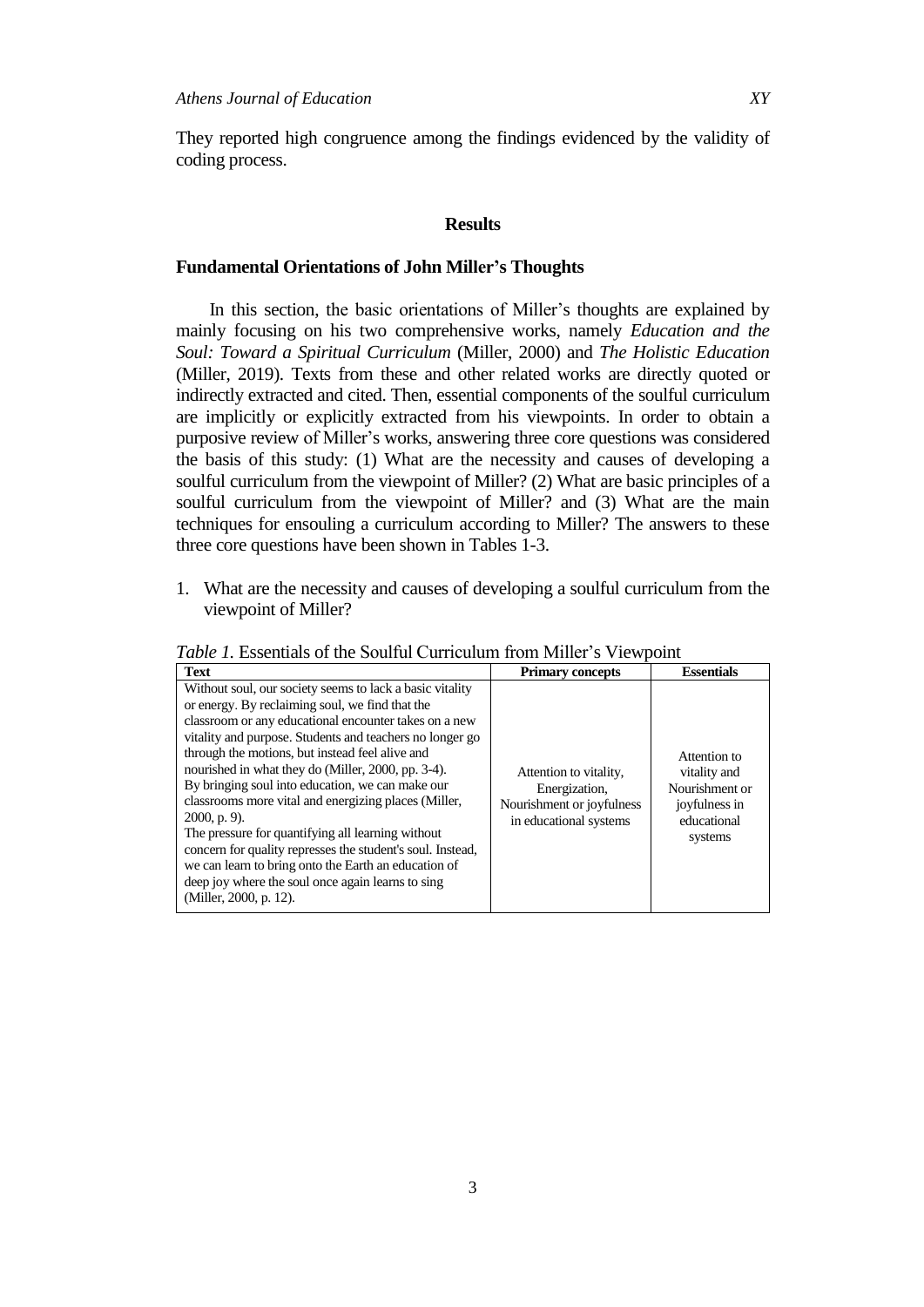| The pace of life itself is soulless. We all seem in a mad<br>rush to acquire and consume. Children too feel the<br>pressure. We are told constantly that the purpose of<br>schooling is to prepare our children to compete in a<br>global economy (Miller, 2000, pp. 3-4).<br>We now live in a period when educators are more<br>interested in testing students than exploring how they<br>can learn and develop as human beings (Miller, 2007, p.<br>$vii)$ .<br>Education in many cases has become a series of tests<br>and hurdles rather than focusing on learning. The more                                                                                                                                                                                                                                                                                                                                                                                                                                                                                                                                                                                                                                                                                                                                                                                                                                                                                                                                                                                                      | Mental pressures,<br>Global competition,<br>Testing,<br>Social pressures | Decreasing<br>imposed mental<br>pressures on<br>students                                      |
|---------------------------------------------------------------------------------------------------------------------------------------------------------------------------------------------------------------------------------------------------------------------------------------------------------------------------------------------------------------------------------------------------------------------------------------------------------------------------------------------------------------------------------------------------------------------------------------------------------------------------------------------------------------------------------------------------------------------------------------------------------------------------------------------------------------------------------------------------------------------------------------------------------------------------------------------------------------------------------------------------------------------------------------------------------------------------------------------------------------------------------------------------------------------------------------------------------------------------------------------------------------------------------------------------------------------------------------------------------------------------------------------------------------------------------------------------------------------------------------------------------------------------------------------------------------------------------------|--------------------------------------------------------------------------|-----------------------------------------------------------------------------------------------|
| we emphasize tests and rewards, the less children learn.<br>As a result, schooling can become a grim pastime<br>where children feel a variety of academic and social<br>pressures (Miller, 2000, p. 4).                                                                                                                                                                                                                                                                                                                                                                                                                                                                                                                                                                                                                                                                                                                                                                                                                                                                                                                                                                                                                                                                                                                                                                                                                                                                                                                                                                               |                                                                          |                                                                                               |
| Soulful elements such as meditation, imagination,<br>contemplation and presence in curriculum have many<br>effects, including among others, reducing teachers' and<br>students' stress and increasing their interpersonal<br>relations, motivation, self-awareness to detect harmful<br>reactive patterns of thought, feeling and action, positive<br>emotions, including happiness and compassion,<br>enhancing performance, whether in work, sports, or<br>academics, stimulating and releasing creativity and so<br>on (Irwin & Miller, 2016, p. 95).<br>The holistic curriculum is rooted in the presence of the<br>teacher (Miller, 2007, p. 190).<br>To deny spirit is to deny an essential element of our<br>being and thus diminish ourselves and our approach to<br>education. By bringing soul more explicitly into the<br>educational process, we can have an education for the<br>whole person rather than a fragmented self (Miller,<br>2000, p. 9).<br>We are not capable of union with one another on the<br>deepest level until the inner self in each one of us is<br>sufficiently awakened to confront the inmost spirit of<br>the other (Miller, 2019, p. 33).<br>In the industrialized society we live in our heads,<br>denying our deeper knowing and intuitions (Miller,<br>2019, p. 6).<br>This tranquil, well founded, wide-seeing soul is no<br>express-rider, no attorney, and no magistrate: it lies in<br>the sun and broods on the world (Miller, 2000, p. 29).<br>We can awaken the inner self through contemplation<br>and love (Miller, 2019, p. 33). | Soulful elements,<br>Secrets and innermost<br>wonder of a human being    | Considering the<br>soul as the main<br>and most<br>necessary<br>component of a<br>human being |
| Unfortunately, the human world since the Industrial<br>Revolution has stressed compartmentalization and<br>standardization. The result has been fragmentation. This<br>fragmentation permeates everything. First, we have<br>separated economic life from the surrounding<br>environment and the result has been ecological<br>devastation. We seem to have poisoned everything,<br>including the vast expanses of the oceans, because we<br>see ourselves as separate from the organic processes<br>that surround us. Second kind of fragmentation is social<br>fragmentation. Third form of fragmentation is within<br>ourselves. Finally, another form of fragmentation is in<br>our culture -- a lack of shared sense of meaning, or<br>mythology (Miller, 2019, p. 5).<br>The reason why the world lacks unity and lies broken                                                                                                                                                                                                                                                                                                                                                                                                                                                                                                                                                                                                                                                                                                                                                   | Compartmentalization,<br>Fragmentation,<br>Standardization               | Avoiding<br>fragmentation and<br>standardization                                              |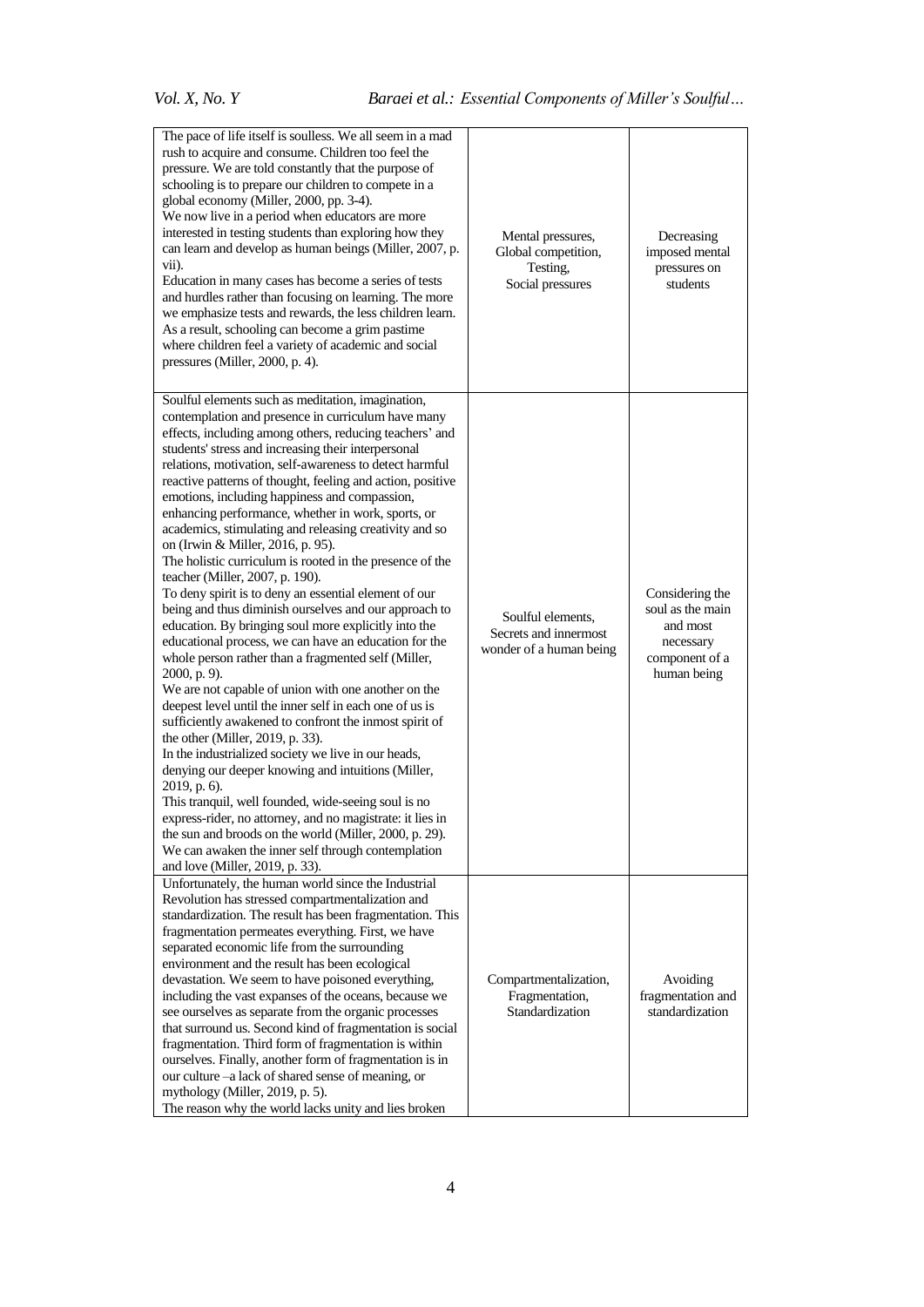| and in heaps is because man is disunited with himself.<br>We find ourselves disconnected from our bodies and<br>our hearts. Education specifically has done much to<br>sever the relationship between head and heart (Miller,<br>$2019$ , pp. 5-6).                                                                                                                                                                                                                                                                                                                                                                                                                                                                                                               |                                  |                                               |
|-------------------------------------------------------------------------------------------------------------------------------------------------------------------------------------------------------------------------------------------------------------------------------------------------------------------------------------------------------------------------------------------------------------------------------------------------------------------------------------------------------------------------------------------------------------------------------------------------------------------------------------------------------------------------------------------------------------------------------------------------------------------|----------------------------------|-----------------------------------------------|
| A soulful approach to education can help bring vitality<br>and a deeper sense of purpose and meaning to<br>classrooms (Miller, 2000, p. 10).<br>Holistic education assumes the individual should build<br>his/her own identity, the real meaning and purpose of<br>the life through the connection with society, nature and<br>spirituality (Miller & Nozawa, 2005, p. 45).<br>Spiritual intelligence or wisdom is one of the main<br>goals of transpersonal psychology. Wisdom is<br>intelligence rooted in the soul. The ancients call this the<br>'thinking heart.' Wisdom links intuition and intelligence<br>in order to deal with the large questions: What is our<br>role in the universe? How can we deal with human<br>suffering? (Miller, 2019, p. 31). | Purpose,<br>Meaning,<br>Identity | Making a<br>purposeful and<br>meaningful life |

Considering the items in Table 1, the essentials of a soulful curriculum from the viewpoint of Miller can be depicted as Figure 1.





2. What are basic principles of a soulful curriculum from the viewpoint of Miller?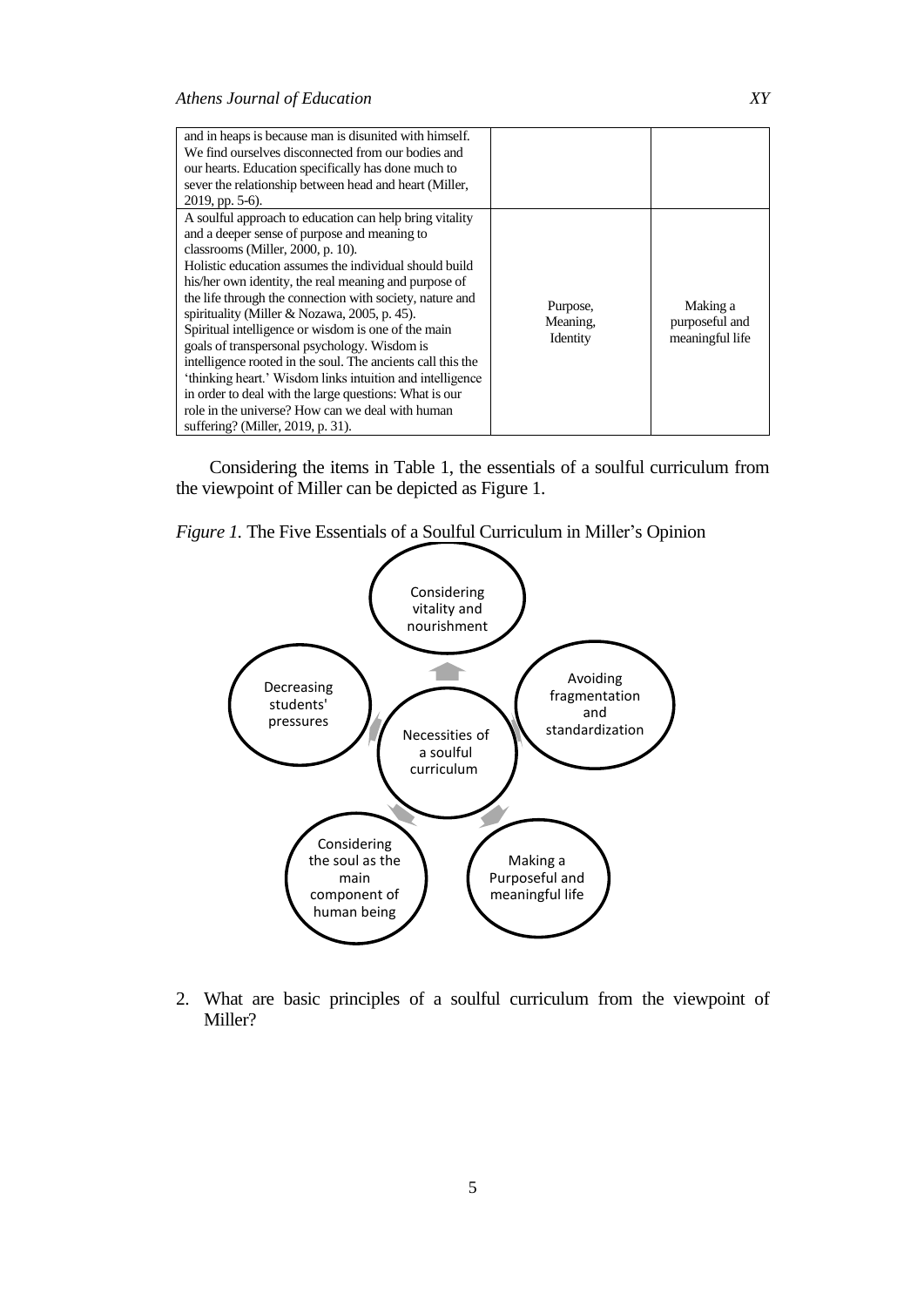| <b>Text</b>                                                                                                                                                                                                                                                                                                                                                                                                                                                                                                                                                                                                                                                                                                                                                                                                                                                                                                                                                                                                                                                                                                                                                                                                                                                                                                                                                                                                                                                                                                                                                                                                                                                                                                                                                                                                                                                                                                                                                                                                                                                                                                                                                                                                                                                                                                                                                                                                                                                                                                                                                                                                                                                                                                                                                                                                                                                                                                                                                                                            | <b>Primary concepts</b>                                                              | <b>Basic</b><br>principles                                                                    |
|--------------------------------------------------------------------------------------------------------------------------------------------------------------------------------------------------------------------------------------------------------------------------------------------------------------------------------------------------------------------------------------------------------------------------------------------------------------------------------------------------------------------------------------------------------------------------------------------------------------------------------------------------------------------------------------------------------------------------------------------------------------------------------------------------------------------------------------------------------------------------------------------------------------------------------------------------------------------------------------------------------------------------------------------------------------------------------------------------------------------------------------------------------------------------------------------------------------------------------------------------------------------------------------------------------------------------------------------------------------------------------------------------------------------------------------------------------------------------------------------------------------------------------------------------------------------------------------------------------------------------------------------------------------------------------------------------------------------------------------------------------------------------------------------------------------------------------------------------------------------------------------------------------------------------------------------------------------------------------------------------------------------------------------------------------------------------------------------------------------------------------------------------------------------------------------------------------------------------------------------------------------------------------------------------------------------------------------------------------------------------------------------------------------------------------------------------------------------------------------------------------------------------------------------------------------------------------------------------------------------------------------------------------------------------------------------------------------------------------------------------------------------------------------------------------------------------------------------------------------------------------------------------------------------------------------------------------------------------------------------------------|--------------------------------------------------------------------------------------|-----------------------------------------------------------------------------------------------|
| The focus of the holistic education is on relationships: the<br>relationship between linear thinking and intuition, the<br>relationship between mind and body, the relationships<br>among various domains of knowledge, the relationship<br>between the individual and community, the relationship to<br>the earth, and our relationship to our souls (Miller, 2019, p.<br>89).<br>The holistic curriculum sees the student in relation to<br>community. Community refers to the classroom, the school<br>community, the community of one's town and nation, and<br>the global community. The student develops interpersonal<br>skills, community service skills and social action skills<br>(Miller, 2000, p. 13).<br>Spirituality manifests a relationship between inner life and<br>endless world, achieved by visualization, meditation and<br>dream work (Miller, 1983, p. 230).<br>There are many different ways in which we can connect<br>academic disciplines and school subjects. For example,<br>Waldorf education connects subjects through the arts<br>(Miller, 2019, p. 17).<br>This connection can involve listening to what Western<br>industrialized society can no longer hear these voices, which<br>include the sounds of animals, the rippling of the stream, or<br>even the roar of the wind. This connection involves seeing<br>ourselves as part of the web of life rather than separate from<br>the earth (Miller, 2019, p. 17).<br>The soul is the deepest part of being, which at the same time<br>is connected to the highest principle of the universe – God,<br>or the Tao (Miller, 2019, p. 31).<br>For centuries, various philosophical and spiritual traditions<br>have discussed the two selves of human nature. One self is<br>our ego, which is our socialized sense of who we are. It<br>involves all the roles we play such as wife/husband,<br>father/mother, daughter/son, as well as our job identity.<br>Beyond this self is what has been called our soul, or 'big<br>person'. The soul opens to us when we hear a piece of<br>music, see a child at play, are deeply involved in our work,<br>or are simply being present in nature. Our ego sees self as<br>separate from everyone else and often competing with<br>others in a never-ending struggle. There is no struggle for<br>the soul since it senses a deep connection to others and all<br>life. It realizes separation is an illusion exposed by a<br>fundamental unity (Miller, 2019, p. 17).<br>Transcendental education is located in the higher self or<br>center in which an individual experiences unification or<br>connection with other forms. In such education, self-<br>transcendence is the optimal purpose of education (Miller,<br>1983, p. 96).<br>Nature at its core is interrelated and dynamic. We can see<br>this dynamism and connectedness in the atom, organic<br>systems, the biosphere, and the universe itself.<br>Unfortunately, the human world since the Industrial | Connectedness,<br>Relationship,<br>Counterdependence,<br>Dynamism, Unity,<br>Harmony | Education<br>in full<br>relationship<br>with the<br>nature and<br>the<br>surrounding<br>world |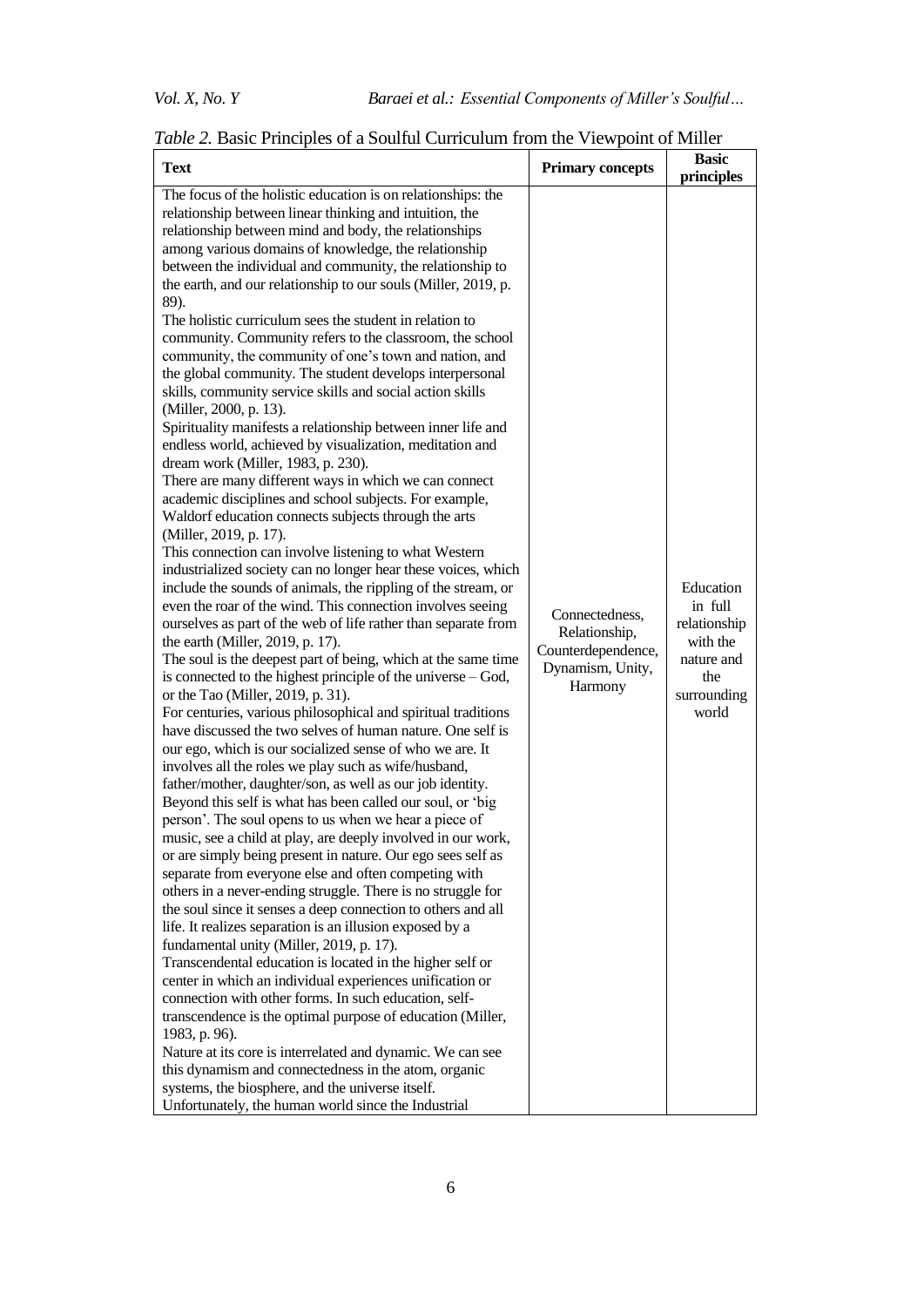| Revolution has stressed compartmentalization and                 |                     |             |
|------------------------------------------------------------------|---------------------|-------------|
| standardization. The result has been fragmentation. Nature       |                     |             |
| is composed of interconnected systems that form multilevel       |                     |             |
| structures. At each level are 'integrated, self-organizing       |                     |             |
| wholes consisting of smaller parts and at the same time,         |                     |             |
| acting as parts of larger wholes' (Miller, 2019, p. 5).          |                     |             |
|                                                                  |                     |             |
| Soul tends to connect rather than separating (Miller, 2000,      |                     |             |
| p. 28).                                                          |                     |             |
| Love joins the individual soul with the world soul (Miller,      |                     |             |
| 2019, p. 24).                                                    |                     |             |
| Spiritual intelligence or wisdom is one of the main goals of     |                     |             |
| transpersonal psychology (Miller, 2019, p. 31).                  |                     |             |
| Intuition is a direct knowing. In contrast, linear cognition     |                     |             |
| involves a sequential, observable process. Intuition was         |                     |             |
| characterized as seeing without glasses, hearing without         |                     |             |
| filters, touching with ungloved hand. The immediate              |                     |             |
| character of intuition does not imply accuracy, rightness, or    |                     |             |
| moral goodness. It does imply commitment and clarity. In         |                     |             |
| the intuitive mode, there is no mediator (Miller, 2019, p.       |                     |             |
| 92).                                                             |                     |             |
| Wisdom links intuition and intelligence in order to deal with    |                     |             |
| the large questions (Miller, 2019, p. 31).                       |                     |             |
| All things have arisen mutually and mutually supportive, in      |                     |             |
|                                                                  |                     |             |
| the sense that they require one another as a condition of        |                     |             |
| their existence. The man requires the woman; the woman,          |                     |             |
| the man; the night requires the day; the day the night; the      |                     |             |
| good, the bad; the bad, the good and so on (Miller, 2019, p.     |                     |             |
| $10$ ).                                                          |                     |             |
| The holistic curriculum attempts to restore a balance            |                     |             |
| between linear thinking and intuition. Various techniques        |                     |             |
| such as metaphor and visualization can be integrated with        |                     |             |
| more traditional thinking approaches so that a synthesis is      |                     |             |
| achieved between analysis and intuition (Miller, 2019, p.        |                     |             |
| 16).                                                             |                     |             |
| The yin and yang need each other for there to be health in       |                     |             |
| the cosmos, the earth, cultures, institutions (e.g., schools and |                     |             |
| classrooms), and the individual. If one predominates to the      |                     |             |
| exclusion of the other, sickness arises. One could argue that    |                     | Regarding   |
| Western culture and education have been dominated by the         |                     | dualism and |
| yang, which tends to emphasize the rational, the material,       | Mutuality, Balance, | contending  |
| the masculine, and the individual to the exclusion of the        | Integration,        | elements in |
| intuitive, the spiritual, the feminine, and the group (Miller,   |                     | the nature  |
| 2019, p. 10).                                                    |                     |             |
| This imbalance in the Western life has led to sickness in        |                     |             |
| cultures and institutions (Miller, 2019, p. 10).                 |                     |             |
| A soulful curriculum recognizes and gives priority to the        |                     |             |
| inner life. It seeks a balance and connection between our        |                     |             |
|                                                                  |                     |             |
| inner and outer lives (Miller, 2000, p. 49).                     |                     |             |
| The focus of holistic education is on relationships: the         |                     |             |
| relationship between linear thinking and intuition (Miller,      |                     |             |
| 2019, p. 16).                                                    |                     |             |
| Providing opportunities for rest, renewal, and ritual every      |                     |             |
| seven days and seven years would help heal the dualisms          |                     |             |
| that exist in ourselves and in our workplaces. These             |                     |             |
| dualisms include "masculine/feminine; yin/yang; day/night;       |                     |             |
| north/south; east/west; human/divine" (Miller, 2007, p. 44)      |                     |             |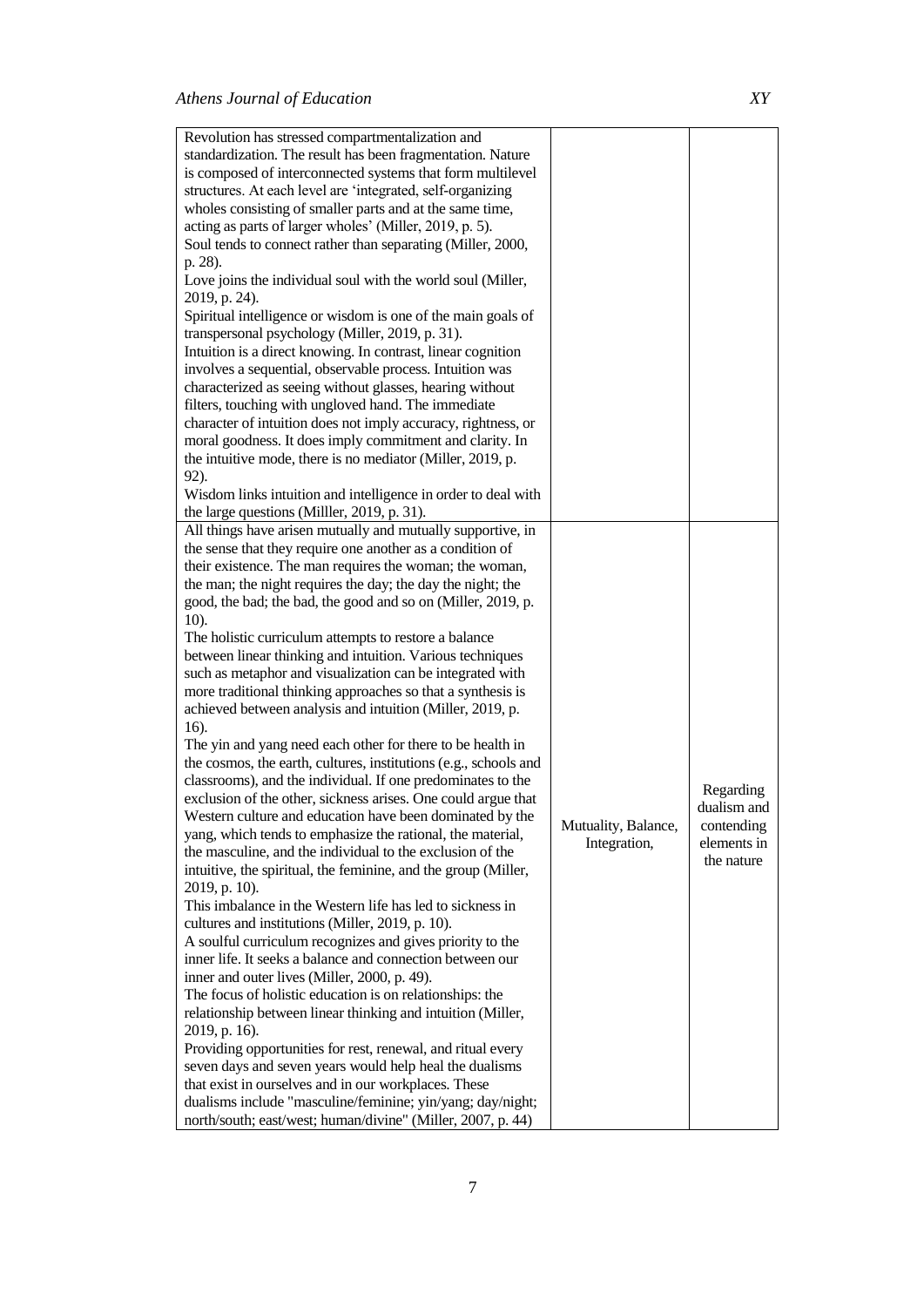| Holistic education considers a broader conception of<br>learning and a vision of the whole child (Miller, 2007, p. 7).<br>To link body, mind, and spirit is to seek the wholeness that<br>is at the heart of holistic learning. (Miller et al., 2005, p.<br>$235$ ).<br>Transformational learning acknowledges the wholeness of<br>the child. The curriculum and child are no longer seen as<br>separate, but as connected, but as a whole (Miller, 2019,<br>p.14).<br>The aim of the transformation position is the development<br>of the whole person. The student is not reduced to a set of<br>learning competencies or thinking skills, but is seen as a<br>whole being. Certainly when we view the student as less<br>than a whole person, we diminish the opportunity for<br>authentic learning (Miller, 2019, pp. 14-15).<br>From a holistic perspective, it is possible to see the whole<br>human body, including the smallest cell, as learning,<br>growing, and developing (Miller, 2007, p. 90).<br>A broader vision of education is needed that includes a<br>focus on the whole person (Miller, 2000, p. 4). | Holism:<br>Growth of a person<br>as a whole | Considering<br>the whole<br>aspects of<br>human<br>existence in<br>education |
|----------------------------------------------------------------------------------------------------------------------------------------------------------------------------------------------------------------------------------------------------------------------------------------------------------------------------------------------------------------------------------------------------------------------------------------------------------------------------------------------------------------------------------------------------------------------------------------------------------------------------------------------------------------------------------------------------------------------------------------------------------------------------------------------------------------------------------------------------------------------------------------------------------------------------------------------------------------------------------------------------------------------------------------------------------------------------------------------------------------------------|---------------------------------------------|------------------------------------------------------------------------------|
|----------------------------------------------------------------------------------------------------------------------------------------------------------------------------------------------------------------------------------------------------------------------------------------------------------------------------------------------------------------------------------------------------------------------------------------------------------------------------------------------------------------------------------------------------------------------------------------------------------------------------------------------------------------------------------------------------------------------------------------------------------------------------------------------------------------------------------------------------------------------------------------------------------------------------------------------------------------------------------------------------------------------------------------------------------------------------------------------------------------------------|---------------------------------------------|------------------------------------------------------------------------------|

Considering the items in Table 2, the main principles of a soulful curriculum according to Miller can be depicted as Figure 2.

*Figure 2.* Three Basic Principles of a Soulful Curriculum from the Viewpoint of Miller



3. What are the main techniques for ensouling a curriculum according to Miller?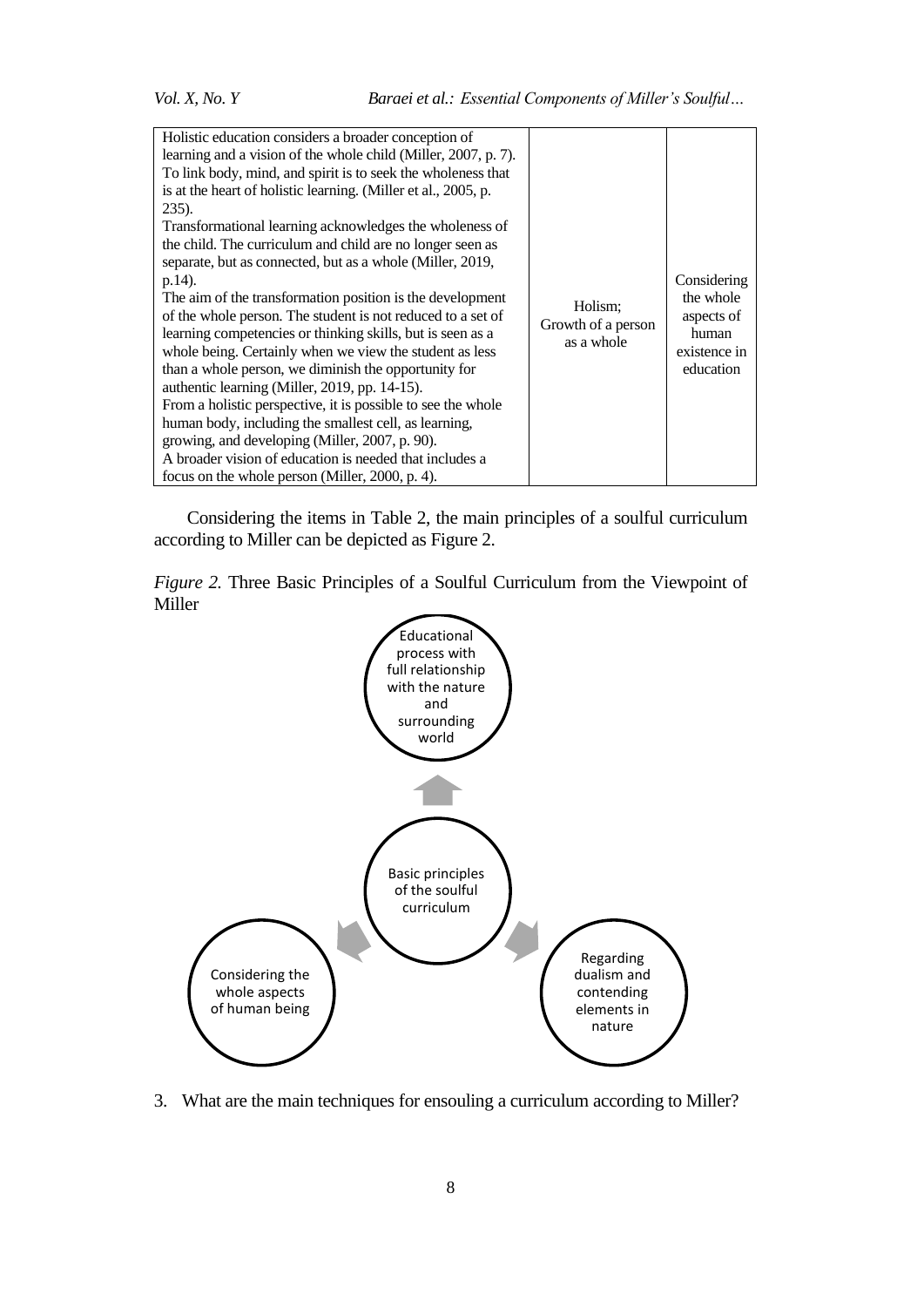| <b>Text</b>                                                                                                                                                                                                                                                                                                                                                                                                                                                                                                                                                                                                                                                                                                                                                                                                                                                                                                                                                                                                                                                                                                                                                                                                                                                                                                                                                                                                                                                                                                                                                                                                                                                                                                                                                                                                                                                                                                                                                                                                                                                                                                                                                                                                                                                                                                                                                                                                                                     | Primary                                                                                                                                                             | <b>Basic</b>             |
|-------------------------------------------------------------------------------------------------------------------------------------------------------------------------------------------------------------------------------------------------------------------------------------------------------------------------------------------------------------------------------------------------------------------------------------------------------------------------------------------------------------------------------------------------------------------------------------------------------------------------------------------------------------------------------------------------------------------------------------------------------------------------------------------------------------------------------------------------------------------------------------------------------------------------------------------------------------------------------------------------------------------------------------------------------------------------------------------------------------------------------------------------------------------------------------------------------------------------------------------------------------------------------------------------------------------------------------------------------------------------------------------------------------------------------------------------------------------------------------------------------------------------------------------------------------------------------------------------------------------------------------------------------------------------------------------------------------------------------------------------------------------------------------------------------------------------------------------------------------------------------------------------------------------------------------------------------------------------------------------------------------------------------------------------------------------------------------------------------------------------------------------------------------------------------------------------------------------------------------------------------------------------------------------------------------------------------------------------------------------------------------------------------------------------------------------------|---------------------------------------------------------------------------------------------------------------------------------------------------------------------|--------------------------|
| The damage done to inner life, to aloneness and quietness,<br>through the imposition of banal or pornographic or violent<br>images by television is a considerable wound. I have written<br>extensively on the use of meditation, by teachers, to help them<br>become more centered in their lives and in the classroom.<br>However, the use of meditation by students is a much more<br>difficult and controversial issue. Despite the difficulties, more<br>and more people are beginning to make the case for meditation<br>in the schools (Miller, 2000, p. 50).<br>One important reason for requiring meditation is that it can be<br>a form of self-learning. Insightful meditation considers<br>mindfully watching our own experience, for gaining deeper<br>insight into ourselves and learning from ourselves and own<br>experiences (Miller & Nozawa, 2005, p. 43).<br>Bonaventure considers three eyes for a triple vision, as<br>explained: the eye of flesh, of reason, and of contemplation;<br>the eye of flesh, to see the world and what it contains; the eye<br>of reason, to see the soul and what it contains; the eye of<br>contemplation, to see God and that which is within Him<br>(Drake & Miller, 1991, p. 5).<br>Meditation encourages being in the moment and thus<br>facilitates our presence as teachers. As the practice develops,<br>teachers in Professor Miller's class find they are less reactive<br>in the classroom. For example, one teacher in a previous study<br>said, "I don't remember the last time I raised my voice." She<br>added that a student once asked, "Miss, how come you're so<br>calm all the time?" (Irwin and Miller, 2016, p. 88).<br>We do not need to teach young children to meditate. In many<br>ways they already meditate with their focus on the here and<br>now (Miller, 2000, p. 57).<br>Since many adolescents feel a great deal of stress related to<br>schoolwork and or peer pressure, meditation could serve as a<br>preventative to stress-related physical, emotional, or mental<br>illness (Miller, 2000, p. 52).<br>One of the key factors in the development of healthy emotions<br>and an inner life is the ability to monitor one's feeling state<br>(Miller, 2000, p. 50).<br>Children who are in the company of adults who are attuned to<br>the child's emotions are more likely to grow up to be healthy<br>and successful citizens (Miller, 2000, p. 51). | concepts<br>Quietness,<br>Centralization,<br>Insightful<br>presence,<br>Thoughtful<br>vision,<br>Deep vision,<br>Personal<br>experiences,<br>Being in the<br>moment | techniques<br>Meditation |
| Another tool for enhancing intuition is metaphor.<br>Metaphorical thinking involves making connections between<br>two words or ideas that are not normally related but which<br>share some commonalty (Miller, 2019, p. 104). In synectics,<br>three analogies are important: direct analogy, personal<br>analogy, and compressed conflict. Using analogy in synectic<br>teaching allows the student to make a familiar stranger and a<br>stranger familiar (Miller, 1983, p. 185).<br>Metaphorical thinking involves making connections between<br>two words or ideas that are not normally related but which<br>share some commonalty. For example, the human kidney is                                                                                                                                                                                                                                                                                                                                                                                                                                                                                                                                                                                                                                                                                                                                                                                                                                                                                                                                                                                                                                                                                                                                                                                                                                                                                                                                                                                                                                                                                                                                                                                                                                                                                                                                                                       | Metaphor,<br>Intuition,<br>Metaphoric<br>thinking,<br>Analogy,<br>Synectics,<br>Certain<br>processes in<br>right hemisphere                                         | Metaphorical<br>teaching |

*Table 3.* The Basic Techniques for a Soulful Curriculum from the Viewpoint of Miller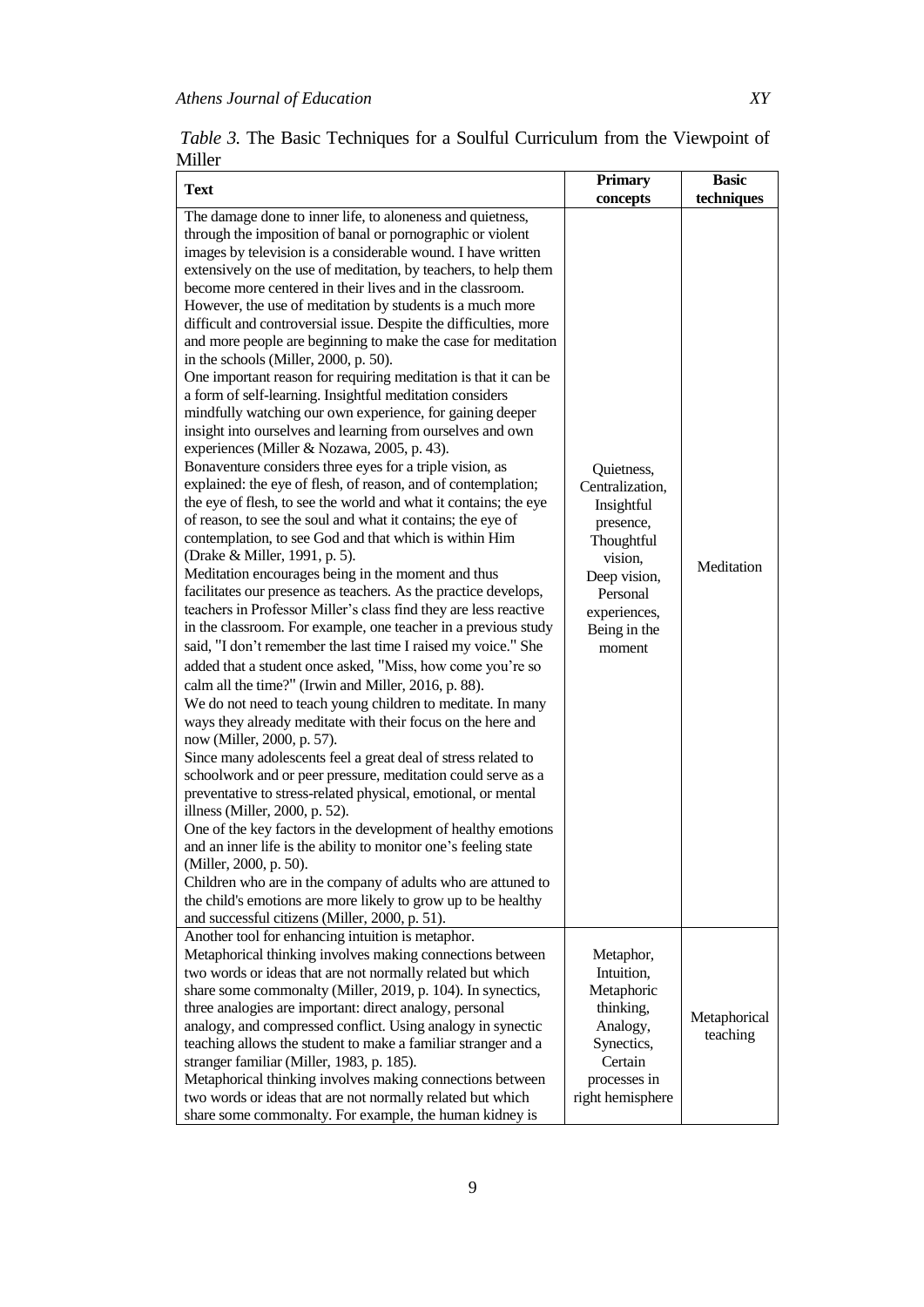| like a fuel filter in that both screen out certain molecules                                                                   |                          |               |
|--------------------------------------------------------------------------------------------------------------------------------|--------------------------|---------------|
| (Miller, 2019, p. 104).                                                                                                        |                          |               |
| In synectic teaching, we use the metaphor for growing                                                                          |                          |               |
| students' creative skills. Because its reliance on processes in                                                                |                          |               |
| the right hemisphere of the brain, synectics can be considered                                                                 |                          |               |
| as a spiritual perspective (Miller, 1983, p. 185).                                                                             |                          |               |
| Our education system too has little respect for silence. In                                                                    |                          |               |
| silence, we can learn to listen to voices of the earth. We can                                                                 |                          |               |
| also begin to hear other people at a much deeper level (Miller,                                                                |                          |               |
| 2000, p. 136).                                                                                                                 |                          |               |
| We are overwhelmed by the spoken and written word, yet                                                                         |                          |               |
| much change occurs silently within the soul of the person and                                                                  |                          |               |
| the soul of the institution. However, our lack of sensitivity to                                                               | Listening,               |               |
| the nonverbal means that we often overlook elements that                                                                       | Non-verbal               | Silence       |
| contribute to successful change within an institution. The                                                                     | means,                   |               |
| problem with words is that they can never totally convey the                                                                   | Silent spaces            |               |
|                                                                                                                                |                          |               |
| meaning of direct experience .Again the spaces between what                                                                    |                          |               |
| we say allow our words to have meaning. If we crowd these                                                                      |                          |               |
| spaces, our speech tends to lose its impact. It is often in the                                                                |                          |               |
| silent spaces that the soul can see what needs to be done                                                                      |                          |               |
| (Miller, 2000, pp. 48-49).                                                                                                     |                          |               |
| One example of using visualization in science is to have                                                                       |                          |               |
| students imagine magnetic fields around a transformer. The<br>students can see themselves as electrons in the wire of the coil |                          |               |
|                                                                                                                                |                          |               |
| and experience the movement generated by the rapidly                                                                           |                          |               |
| changing force field. Then the students can visualize                                                                          |                          |               |
| themselves as electrons moving faster and faster as the two                                                                    | Visualization,           |               |
| fields surrounding the coils interact and come closer. Another                                                                 | Imagination,             | Visualization |
| example of visualization in science is to have students imagine                                                                | Experience               |               |
| themselves as white blood cells moving through the                                                                             |                          |               |
| circulatory system in the human body. First, they visualize the                                                                |                          |               |
| blood being re-circulated through the heart. The students can                                                                  |                          |               |
| also imagine the white cells and their role in the immune                                                                      |                          |               |
| system in fighting disease (Miller, 2019, pp. 100-101).                                                                        |                          |               |
| It is helpful to have a place where we can write down our                                                                      |                          |               |
| deepest feelings and longings. For example, we can write                                                                       |                          |               |
| about our love and feelings for others here. We can record                                                                     |                          |               |
| moments when we felt the ego drop away and the soul was                                                                        |                          |               |
| exposed (Miller, 2000, p. 135).                                                                                                |                          |               |
| Autobiography, then, can provide a silent bond between                                                                         | Deep senses,             |               |
| teacher and student. Clearly, such work must be handled with                                                                   | Hopes,                   |               |
| sensitivity and care by the teacher (Miller, 2000, p. 73).                                                                     | Terrors,                 |               |
| Marion Woodman writes: "Another way I nurture my soul is                                                                       | Delights,                |               |
| by keeping a daily journal. My journal is my soul book. It is                                                                  | Values,                  |               |
| my dialogue with God. Since the age of twelve, I have                                                                          | Purposes,                | Writing a     |
| searched for my essence, and I have recorded my terrors, my                                                                    | Personal                 | daily journal |
| hopes, my delights in my journal. In doing this I have affirmed                                                                | realities                |               |
| my own feelings and my own values. I have sought to                                                                            |                          |               |
| discover my unique purpose. In this way, I have tried to live                                                                  |                          |               |
| my own truth, which often ran counter to the culture" (Miller,                                                                 |                          |               |
| 2000, p. 135)                                                                                                                  |                          |               |
| Select a piece of music that evokes strong images for you.                                                                     | Strong images,           |               |
| Play it for the class (after a relaxation exercise and suitable                                                                | Moods,                   | Creative      |
| introduction) and ask them to let the music suggest images,                                                                    | Feelings,<br>Sensations, | writing       |
| moods, feelings, and sensations to them. Tell them to be                                                                       |                          |               |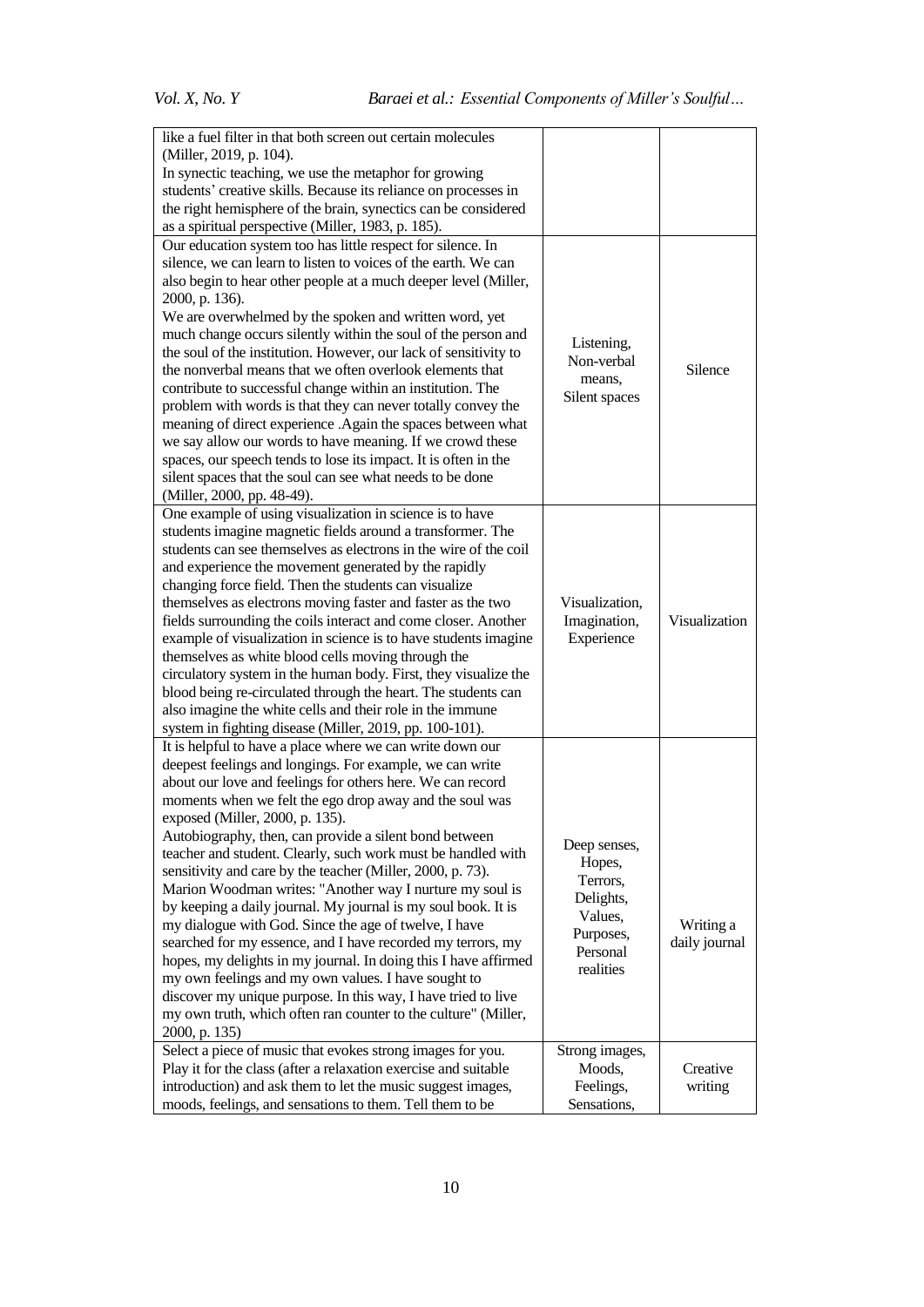| receptive to whatever comes to them as the music plays.<br>Afterward, ask them to talk or write about the experience in<br>either prose or poetry (Miller, 2019, p. 102).<br>One of the most popular ways of using visualization is to take<br>the students on a journey of some kind and then have them<br>write a story about their journey (Miller, 2000, p. 57).                                                                                                                                                                                                                                                                                                                                                                                                                                                                                                                                                                                                                                                                                                                                                                                                                                                                                                                                                                                                                                                                                                                                                                                                                                                                                | Reception,<br>Transcendence,<br>Talking or<br>writing about<br>the experiences<br>in either prose,<br>poetry, story,<br>etc.                                                                                           |                  |
|-----------------------------------------------------------------------------------------------------------------------------------------------------------------------------------------------------------------------------------------------------------------------------------------------------------------------------------------------------------------------------------------------------------------------------------------------------------------------------------------------------------------------------------------------------------------------------------------------------------------------------------------------------------------------------------------------------------------------------------------------------------------------------------------------------------------------------------------------------------------------------------------------------------------------------------------------------------------------------------------------------------------------------------------------------------------------------------------------------------------------------------------------------------------------------------------------------------------------------------------------------------------------------------------------------------------------------------------------------------------------------------------------------------------------------------------------------------------------------------------------------------------------------------------------------------------------------------------------------------------------------------------------------|------------------------------------------------------------------------------------------------------------------------------------------------------------------------------------------------------------------------|------------------|
| Dreams ceased to be valuable guides for self-direction The<br>language of dreams is highly symbolic. These symbols may<br>come from our personal consciousness or from the collective<br>unconscious. Working with these symbols provides greater<br>insights and meanings. Dreams are a powerful tool for greater<br>self-direction and self-awareness (Miller, 2000, pp. 65-66).<br>I have a dream that one day it will be universally acceptable<br>for students of all ages to study their dreams. This work will<br>be considered both valuable and meaningful in directing each<br>student` towards their greatest potential. Dream work will find<br>a place in language arts, secondary English, art, drama, music<br>and religious studies. I look forward to a day when dreams<br>will be considered an important method of holistic education,<br>one that nourishes the mental, physical and spiritual needs of<br>each student. I envision a time when dream work and<br>meditation in education will not be considered unique,<br>mystical or mysterious (Miller, 2000, p. 64).<br>According to Jung, dreams can allow us to access the Self.<br>Images that come forth in dreams can indicate messages from<br>the Self (Miller, 2000, p. 66).<br>The difference between the da Vincis of this world and others<br>is that they can pluck a thought or an idea that comes to them<br>in the still of night, in a dream and create from it reality. To<br>them the true world is their inner world. Above all, they are<br>good listeners, not only to other people but [to] that small,<br>quiet voice within (Miller, 2000, p. 67). | Dream,<br>Self-direction,<br>Self-awareness,<br>Symbolic<br>language,<br>Holistic<br>education,<br>Access to self,<br>Messages from<br>the self,<br>Dream-based<br>reality,<br>Inner life and<br>quiet voice<br>within | <b>Dreamwork</b> |

Based on the items on Table 3, the techniques of a soulful curriculum from Miller's viewpoint can be depicted as Figure 3.

Considering the items in Table 3, it can be inferred that the four processes of intuition, contemplation, transcendentalism and presence are used in the seven techniques of the soulful curriculum. These four processes can be regarded as contextual processes of a soulful curriculum. In addition, Miller conceives the soul as the core component and considers true instructing and learning as a concentration on a person as a whole by focusing on his/her soul. The relationship among contextual processes of a soulful curriculum can be depicted as Figure 4.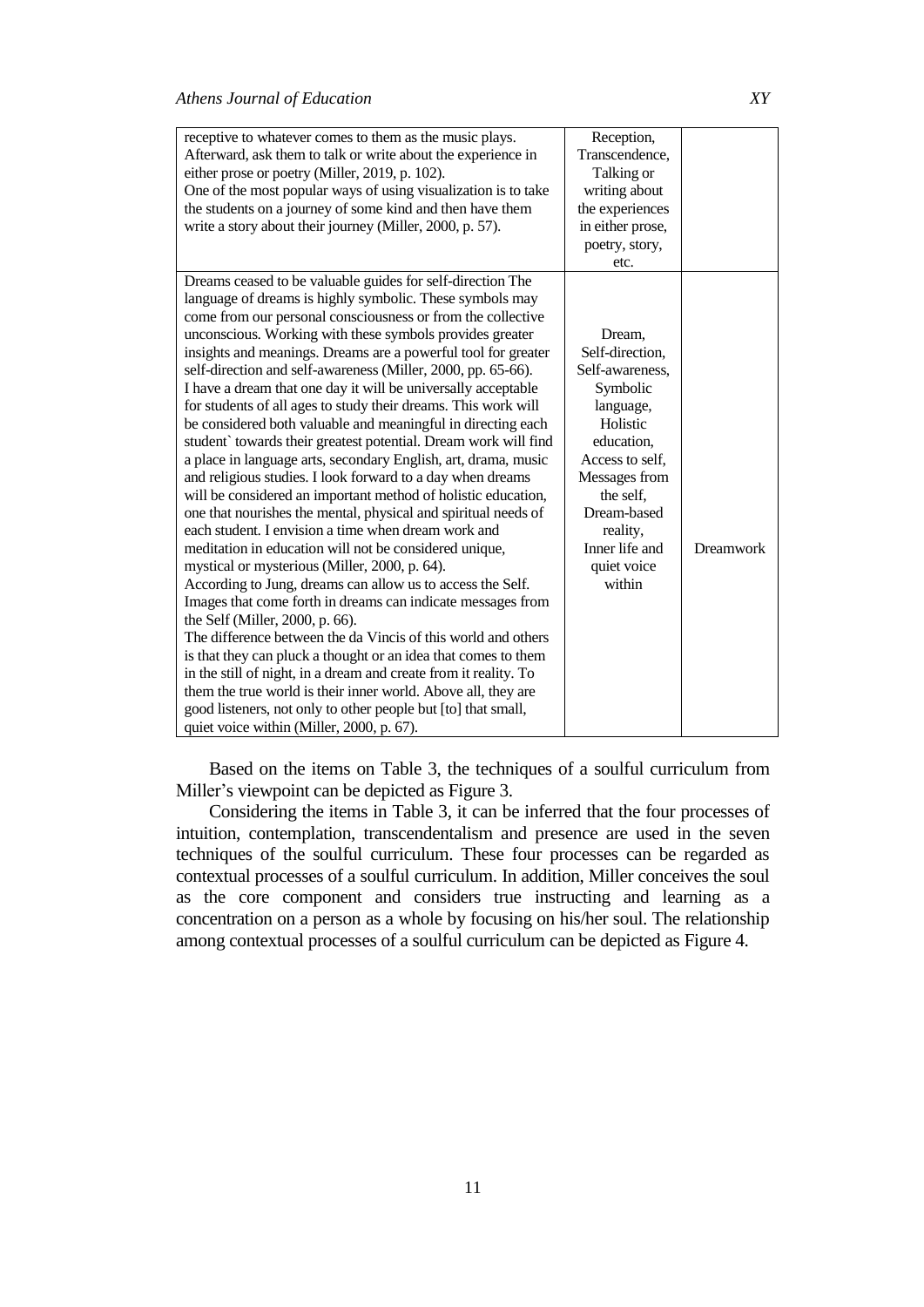

*Figure 3.* Seven Techniques of a Soulful Curriculum in Miller's Opinion

*Figure 4.* Contextual Processes of the Soulful Curriculum in Miller's Opinion

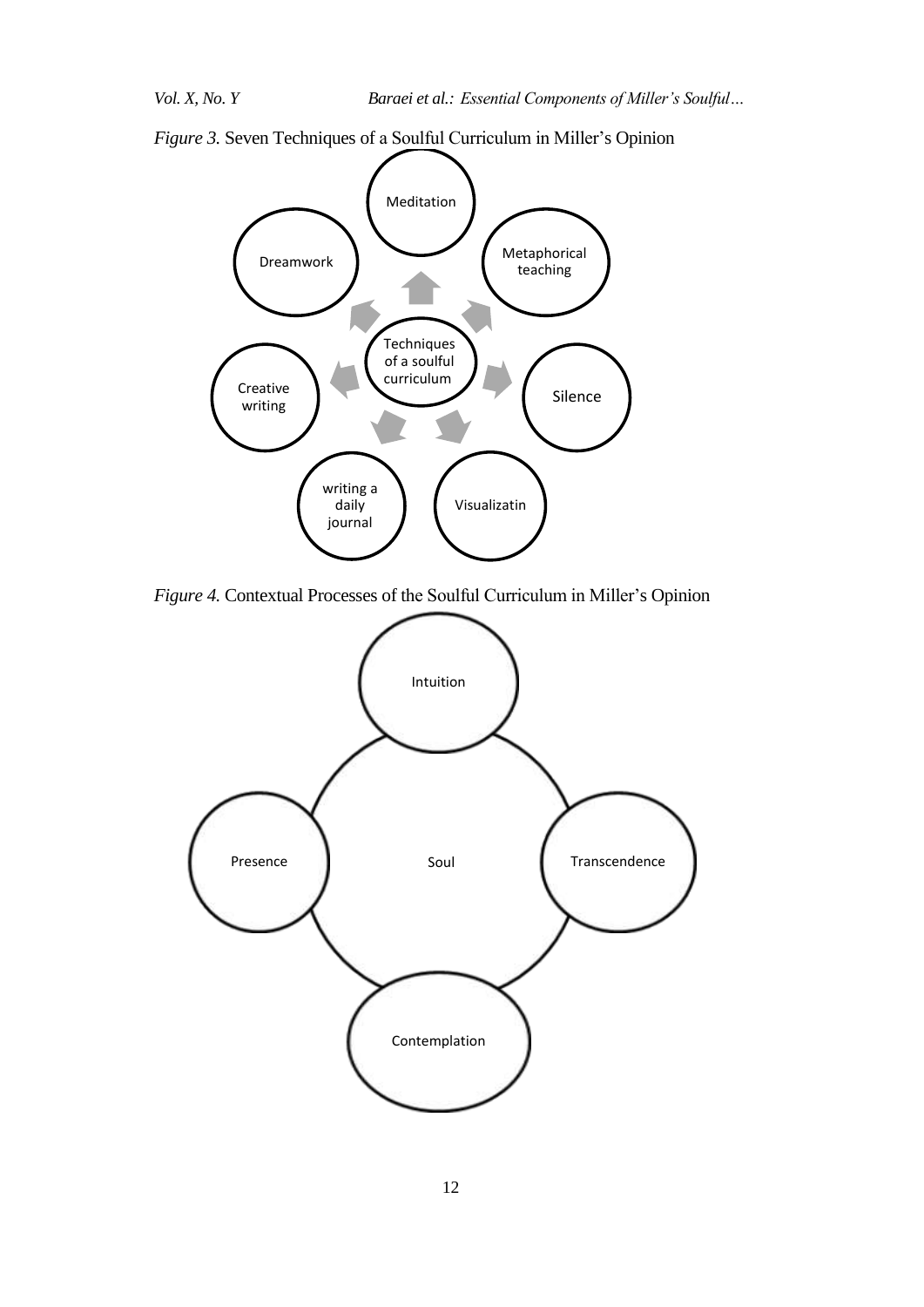#### **Essential Components of Miller's Soulful Curriculum Theory**

After explaining the main elements embedded in Miller's thoughts on necessities, the principles and techniques of the soulful curriculum in Tables 1-3 and Figure 4, a comprehensive and integrative view has been described in this section in order to extract essential components of the soulful curriculum. Considering Miller's main works and what was mentioned above, it can be said that Miller conceives the soul as the main part of human existence. Therefore, it is necessary to regard human soul and his/her main features as the essential component of the soulful curriculum. Figure 5 depicts the main features of the soul and their relations.

*Figure 5.* Main Features of the Soul and their Relations



Figure 5 shows that energization is the result of full consideration of these five features of the soul (holism, introspection, naturalism, connectivism and balancing). As a result, essential components of Miller's soulful curriculum can be explained in the six axes summarized in Table 4 and depicted in Figure 6.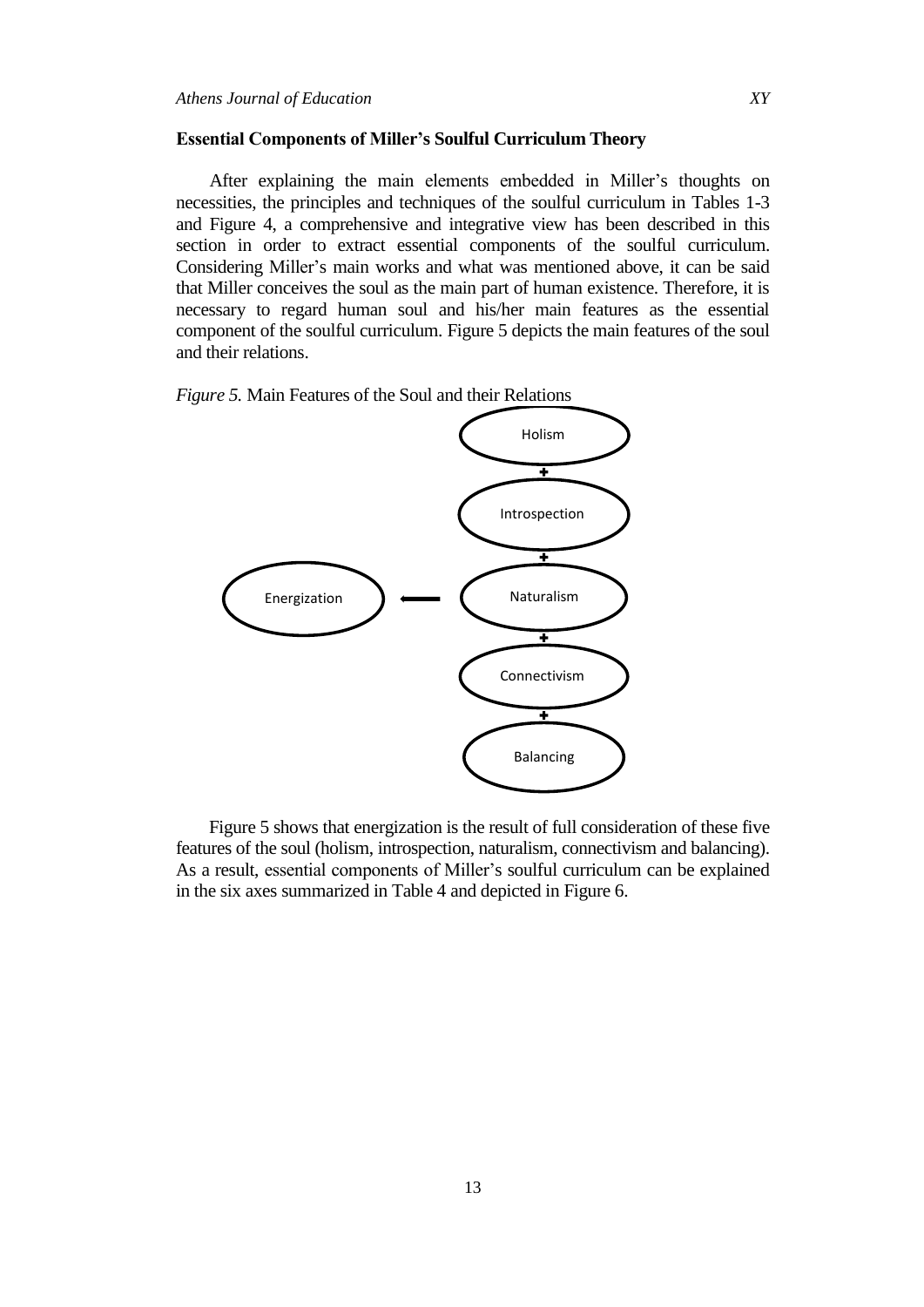| Essentials                                                                                                                                                                    | <b>Basic</b><br>principles                                                                                                                                                                                  | Main techniques                                                                                                                              | Primary concepts                                                                                                                                                                                                                                                                              | Essential<br>components |
|-------------------------------------------------------------------------------------------------------------------------------------------------------------------------------|-------------------------------------------------------------------------------------------------------------------------------------------------------------------------------------------------------------|----------------------------------------------------------------------------------------------------------------------------------------------|-----------------------------------------------------------------------------------------------------------------------------------------------------------------------------------------------------------------------------------------------------------------------------------------------|-------------------------|
| - Considering<br>the soul as the<br>main<br>component of<br>human<br>- Avoiding<br>fragmentation<br>and<br>standardization<br>- Making a<br>purposeful and<br>meaningful life | - Considering<br>the whole<br>aspects of a<br>human by<br>educational<br>system                                                                                                                             | Meditation<br>-Metaphorical<br>teaching<br>Silence<br>Visualization<br>Writing a<br>daily journal<br>Creative<br>writing<br><b>Dreamwork</b> | - Concentration on<br>a person as a whole<br>- Reception,<br>- Transcendentalism<br>- Deep vision<br>- Certain processes<br>in right hemisphere<br>- Meaning<br>- Purpose<br>- Identity                                                                                                       | Holism                  |
| Decreasing<br>students'<br>pressures                                                                                                                                          |                                                                                                                                                                                                             | Meditation<br>-Metaphorical<br>teaching<br>Silence<br>Visualization<br>writing a daily<br>journal<br>Creative<br>writing<br><b>Dreamwork</b> | - Emotions and<br>senses<br>- Social and mental<br>pressures<br>- Inner life<br>- Deep vision<br>- Inner self<br>- Self-awareness<br>- Deep insight<br>- Certain purposes<br>- Personal messages<br>- Non-verbal actions<br>- Hopes<br>- Horrors<br>- Dreams<br>- Presence at the<br>movement | Introspection           |
|                                                                                                                                                                               | - Educational<br>process with<br>full<br>relationship<br>with the<br>nature and<br>surrounding<br>world<br>- Regarding<br>dualism and<br>different<br>entities in the<br>nature by<br>educational<br>system | Meditation<br>Metaphorical<br>teaching<br>Silence<br>Visualization<br>writing a daily<br>journal<br>Creative<br>writing<br><b>Dreamwork</b>  | - Integration<br>- Connection<br>- Natural elements                                                                                                                                                                                                                                           | Naturalism              |
|                                                                                                                                                                               | - Educational<br>process with<br>full<br>relationship<br>with the<br>nature and<br>surrounding<br>world                                                                                                     | Meditation<br>Metaphorical<br>teaching<br>Silence<br>Visualization<br>writing a daily<br>journal                                             | - Connection<br>- Balancing<br>- Integration<br>- Unification                                                                                                                                                                                                                                 | Connectivism            |

*Table 4.* Main Concepts and Essential Components of the Soulful Curriculum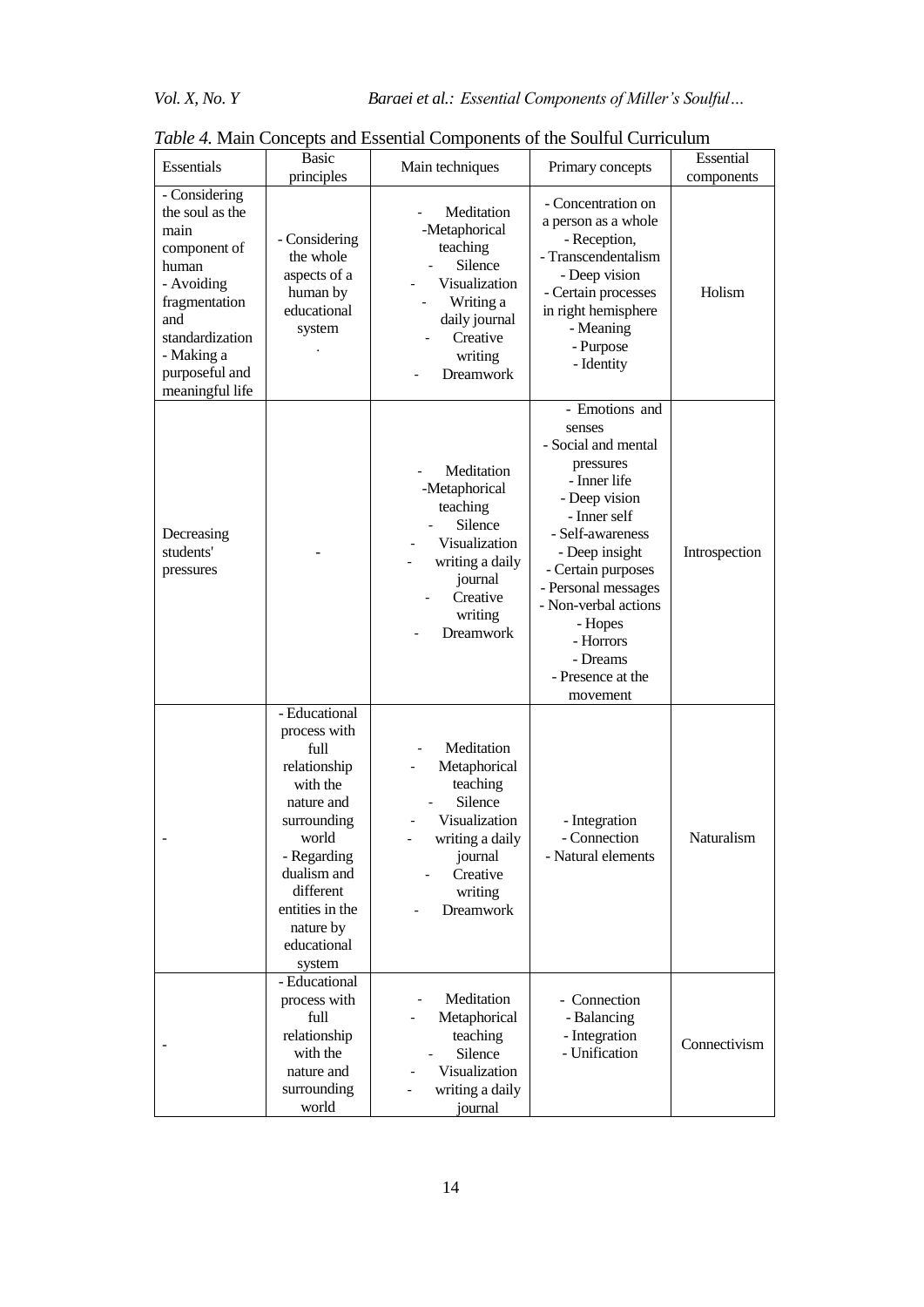|                                                                          |                                                                                                | Creative<br>writing<br><b>Dreamwork</b>                                                                                                     |                                             |              |
|--------------------------------------------------------------------------|------------------------------------------------------------------------------------------------|---------------------------------------------------------------------------------------------------------------------------------------------|---------------------------------------------|--------------|
|                                                                          | Regarding<br>dualism and<br>different<br>entities in the<br>nature by<br>educational<br>system | Meditation<br>Metaphorical<br>teaching<br>Silence<br>Visualization<br>writing a daily<br>journal<br>Creative<br>writing<br><b>Dreamwork</b> | Integrating and<br>balancing dualism        | Balancing    |
| -Considering<br>vitality and<br>nourishment in<br>educational<br>systems |                                                                                                | Meditation<br>Metaphorical<br>teaching<br>Silence<br>Visualization<br>writing a daily<br>journal<br>Creative<br>writing<br><b>Dreamwork</b> | - Vitality<br>- Energizing<br>- Nourishment | Energization |



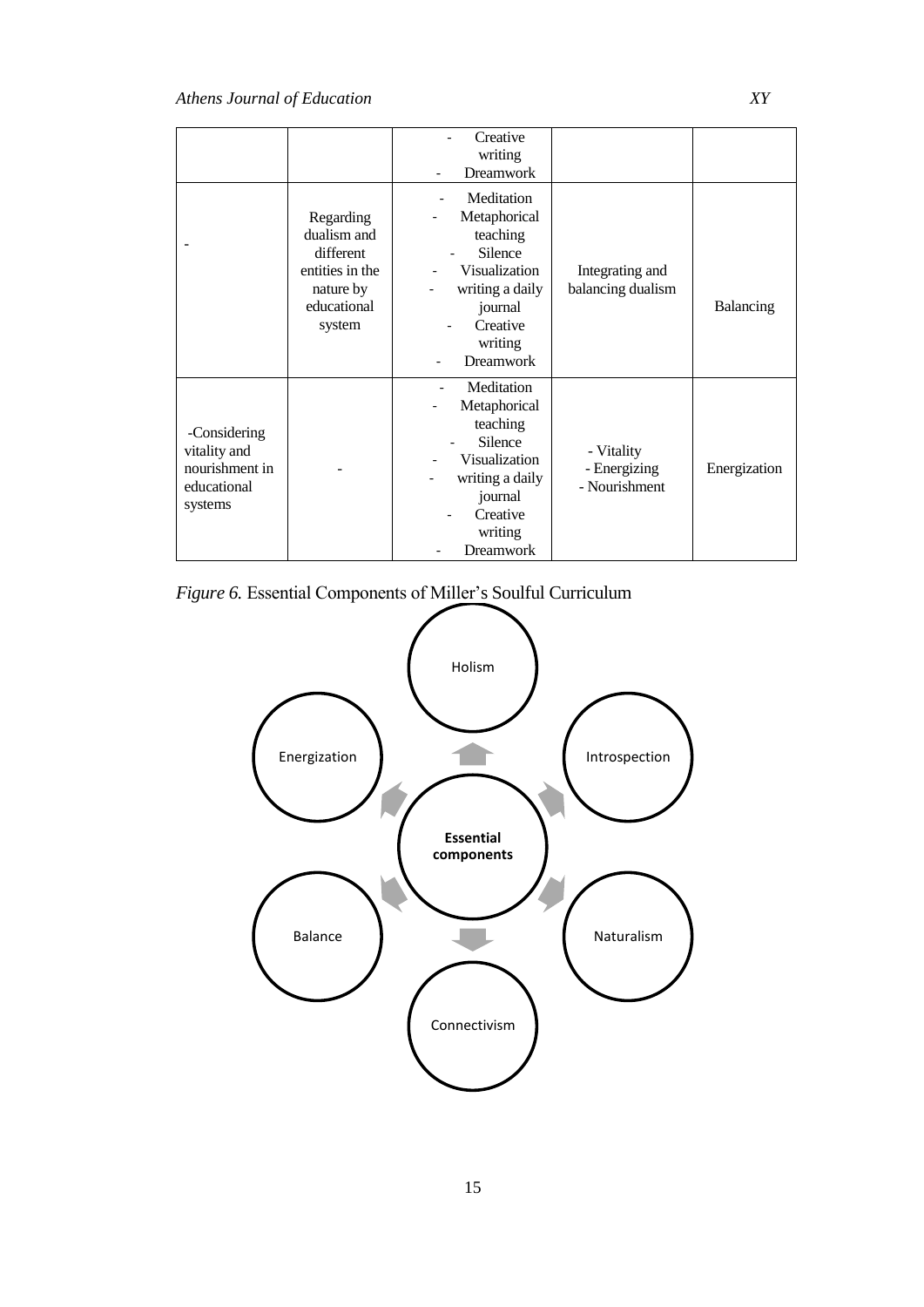#### **Conclusions**

The current view of standard curricula toward the human being is mechanistic and partial. It results in branching and partitioning curricula, focusing on objective tests, standardizing knowledge, and isolating students from nature (Miller, 2010; 2019). In such circumstances, Miller believes that regarding vitality and nourishment, decreasing imposed pressures on students, regarding the most necessary and essential element of human existence i.e., "the soul", avoiding fragmentation, and making a purposeful and meaningful life are the necessities of the soulful curriculum (Table 1).

Heavily competitive space among students (Karamati, 2001), increased school dropout and school escape rates and violent behaviors in schools (Akbari, 2002; Tavvabi-Nejad, 2006), disappointment in teacher-student relationships (Levering, 2010), and students' hate of school (Samkan & Sattari, 2014) necessitate the need for providing a soulful and joyful curriculum, without any tensions and pressures in the educational systems. A soulful curriculum makes opportunities for creativity, vitality, discovering the meaning and destination of life for all students, in the sphere without any tension and competition (Nutall, 2006).

Miller dedicates three essential principles for the soulful curriculum related to the human souls' features: balance, connection and holism. The soul searches for the balance of human existence, connection of inner and outer aspects of human existence and focus on the totality of human existence. Therefore, three essential principles of the soulful curriculum are: 1) Education must have an entire relationship and connection with nature and the surrounding world; 2) Education must regard dualism and contending entities in nature; and 3) Education must consider the whole aspects of human existence (Table 2). Some techniques needed to facilitate the implementation of the principles of the soulful curriculum in practice. Miller lists these techniques like meditation, metaphorical teaching, silence, visualization, writing a daily journal, creative writing, and dreamwork (Table 3). By reflection on the data shown in Tables 3 and 4, it can be inferred four processes of intuition, introspection, transcendentalism, and presence are applicable in the all of techniques belonging to the soulful curriculum, and these processes are considered as contextual processes of this curriculum (Figure 4). Intuition tends to rest on similarities between phenomena rather than their differences. While thinking is relied upon the left hemisphere of the brain as dominant, the focus is on the differences and distinguishing certain events. While the institution is dominant, the tendency is toward viewing things as the parts of a whole (Miller, 1983).

Transcendentalism is a result of openness to being and appears in one's deep relation with inner self and the cosmos; it necessitates being open to spirituality and accepting it in life.

Introspection is also the highest state of soulful and rational life. Introspection is a state of life full of awareness, energy, and consciousnesses, which is called vitality. Introspection is a kind of soulful wonderment; it is some consciousness of the sacredness that existed in life and human existence; a sort of appreciation for life, consciousness and existence; as well as, introspection presents a clear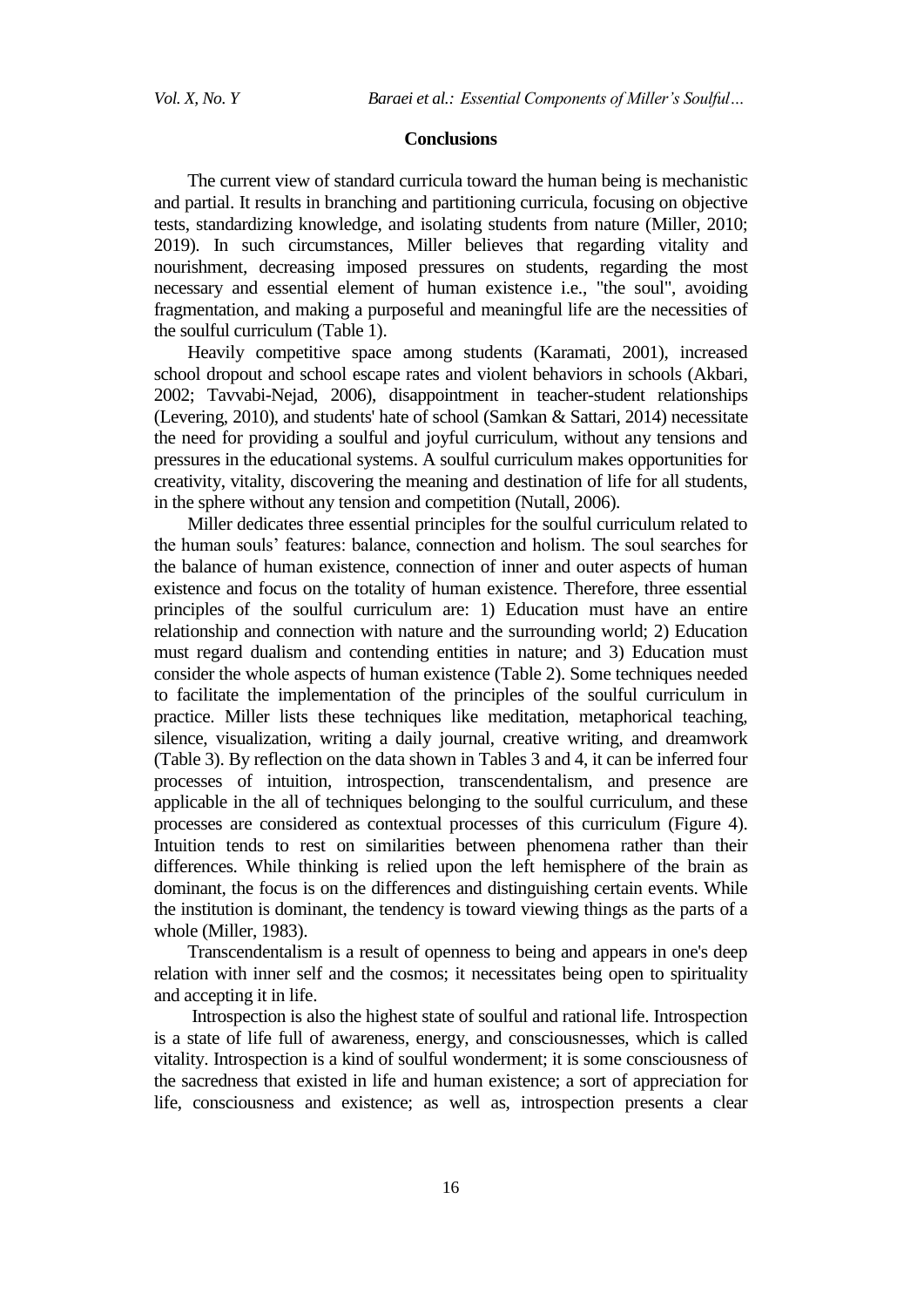comprehension of the truth of life and invisible being surrounding us (Miller, 1994). Another process in the ensouling curriculum is the process of presence. According to Miller, presence is all curriculum's role-players' (teacher, principal, and parents) awareness and sensitiveness in behaviors and educational practices (even being aware of timely usage of non-verbal exchanges such as smile and silence) (Miller, 2000; 2011). Presence is the souls' return to manners of daily life and awareness of being present in life; meanwhile, living with presence, we will be placed in space and time conditions, and we will be aware and awake (Miller, 2000).

In most of his works, Miller considers the soul as the most crucial dimension of human existence (Figure 4) and emphasizes its main features and education based upon them (Table 4). In other words, Miller's essential elements of a soulful curriculum are extracted from the soul's features (Figure 5) and include holism, introspection, naturalism, connectivism, balancing, and energization (Figure 6).

With due attention to each of the essential components of the soulful curriculum from Miller's viewpoint, the following suggestions help make a soulful curriculum in the educational system:

- Holism: Regarding all students' existential aspects, talents, and exclusive abilities during designing, implementation, and evaluation of curriculum.
- Introspection: Special attention by teachers about each of students' affections, inner feelings, and inner life in school and classroom.
- Naturalism: Designing and implementing curricula according to nature and the cosmos.
- Connectivism: Considering various connection networks in designing, implementing, and evaluating the curriculum (such as those of studentssociety and real-life, students-teachers, relationship, and integration curricular subject matters, the relation between inner features of the human being (relation between thoughts and affective aspects, etc.).
- Balancing: Special consideration of the balance between dualities within human existence (such as intuitive and analytical thoughts), or in the outer life of the human being (such as individual and social affairs or genderrelated behaviors) in designing the curriculum for different educational levels.
- Energization: Focusing on nourishment and joyfulness in curricula and attempting to increase students' interest in the school environment and curricula.

#### References

Akbari, A. (2002). *Adolescents and the Youth's Problems*. Tehran: Savalan [in Persian].

- Ben David, A. (2014). *Soulful Education: Why Imparting Knowledge is not Enough for Successful Rabbis and Educators who Want "More":* Ayeka Ltd.
- Drake, S. M., & Miller J. P. (1991). Beyond Reflection to Being: The Contemplative Practiotioner. *Phenomenology and Pedagogy, 9*(4), 319-334.